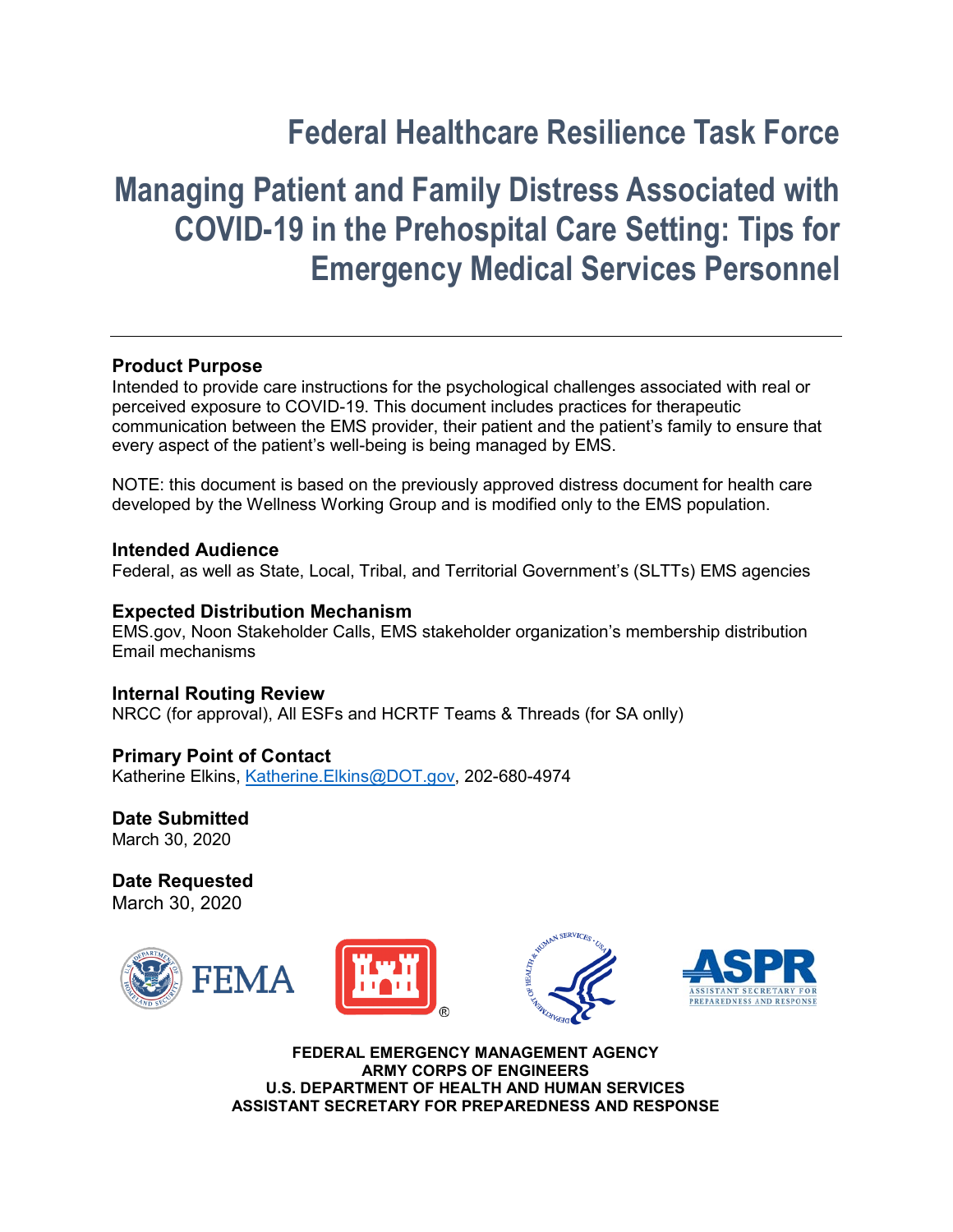### **Managing Patient and Family Distress Associated with COVID-19 in the Prehospital care setting**

Tips for Emergency Medical Services Personnel

Day to day operations for Emergency Medical Services (EMS) in the prehospital care setting can cause stress and anxiety under normal conditions. During an emerging infectious disease outbreak, such as COVID-19, the number of individuals experiencing distress—and the intensity of that stress and anxiety—may be significantly amplified. This stress and anxiety can contribute to unwanted patient behaviors, increased calls from those who are anxious but not in need of emergency care, and a reluctance to follow guidance from EMS or other healthcare clinicians, which may ultimately contribute to an increase in mortality and morbidity.

The expected surge of healthcare utilization brought on by an infectious disease outbreak may make it necessary for EMS to modify their usual care practices. These modifications may be in direct contrast with the expectations that patients and families have about prehospital care and other health care, and therefore make their experience even more distressing. Listed below are steps that EMS clinicians and their medical directors can take to help patients and their families manage this distress more effectively, EMS clinicians are encouraged to adapt recommended actions based on their agencies' individual needs and practical considerations (e.g. limited resources and staff) as approved by the medical director.

## **Communication: Take time to hear patient concerns and worries**

Patients may be scared for themselves or others, may feel guilty, stigmatized, or may be worried about not only practical issues (e.g., who will take care of dependents or pets, how will bills get paid, will they lose their job), but also if they may die from the COVID-19.

- When talking with patients, speak to them directly and talk calmly and clearly.
- Acknowledge the challenges to effective communication presented by personal protective use (PPE) (masks, face shields, and other barriers that limit non-verbal expression).
- Reassure patients that you want to minimize any discomfort or concerns they may have about the care they are receiving.
- Although there may not be clear answers or solutions, try and display openness and honesty to the best of your ability
- Have difficult conversations with family members and/or patients as needed (we cannot transport you to the hospital -or – to the hospital of your choice, you are not ill enough to go to the hospital).
- Reflect back what you have heard the patient say and identify the emotion the patient is communicating.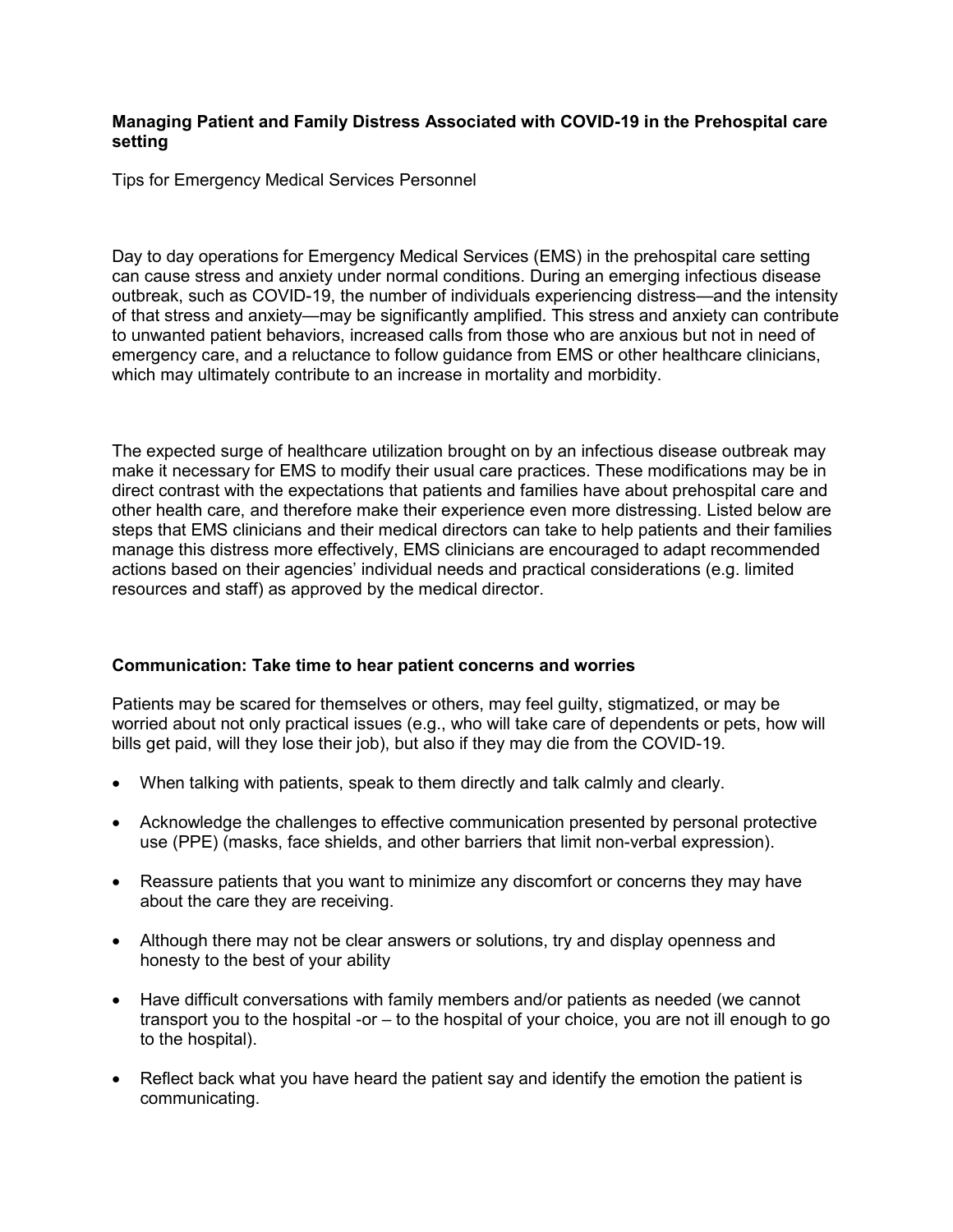- $\circ$  Patient: "I want my family to go to the hospital with me."
- $\circ$  Provider: "It's normal to feel scared in this situation and it's important for you to connect with your family but at this time it is safer for them to stay home while we take you to the hospital". (if local hospitals have policies in place to not permit family or visitors in the hospital, explain that as well)
- [VitalTalk](https://www.vitaltalk.org/)<sup>[1](#page-2-0)</sup> provides practical advice about how to have difficult conversations. The site provides tips and scripts specific to [COVID-19](https://www.vitaltalk.org/guides/covid-19-communication-skills/)<sup>[2](#page-2-1)</sup> and these resources are also all available on an <u>app</u><sup>[3](#page-2-2)</sup>.
- Make sure to take time to speak with family members about care and treatments.

## **Social Support: Help patients stay connected with their social support system**

While in-person visits may not be possible, consider ways that patients can stay in contact with their social support system (e.g., family, friends, spiritual support).

- Consider strategies to promote social support for these populations:
	- o *If transporting alone to healthcare facility*
		- **Allow patients to bring their phone or tablet**
		- Remind patient to bring necessary chargers.
	- o If patient assessed and determined not to need transport
		- Do they have access to a phone or tablet to keep in touch with their social support network?
		- Do they have access to telehealth/telemedicine resources?

## **Resources for Patients**

 $\overline{a}$ 

• [CDC Manage Anxiety and Stress](https://www.cdc.gov/coronavirus/2019-ncov/prepare/managing-stress-anxiety.html?CDC_AA_refVal=https%3A%2F%2Fwww.cdc.gov%2Fcoronavirus%2F2019-ncov%2Fabout%2Fcoping.html)

<span id="page-2-0"></span> $1$  This is a non-federal website. Linking to a non-federal website does not constitute an endorsement by the U.S. government, or any of its employees, of the information and/or products presented on that site.

<span id="page-2-1"></span><sup>&</sup>lt;sup>2</sup> This is a non-federal website. Linking to a non-federal website does not constitute an endorsement by the U.S. government, or any of its employees, of the information and/or products presented on that site.

<span id="page-2-2"></span><sup>&</sup>lt;sup>3</sup> This is a non-federal website. Linking to a non-federal website does not constitute an endorsement by the U.S. government, or any of its employees, of the information and/or products presented on that site.